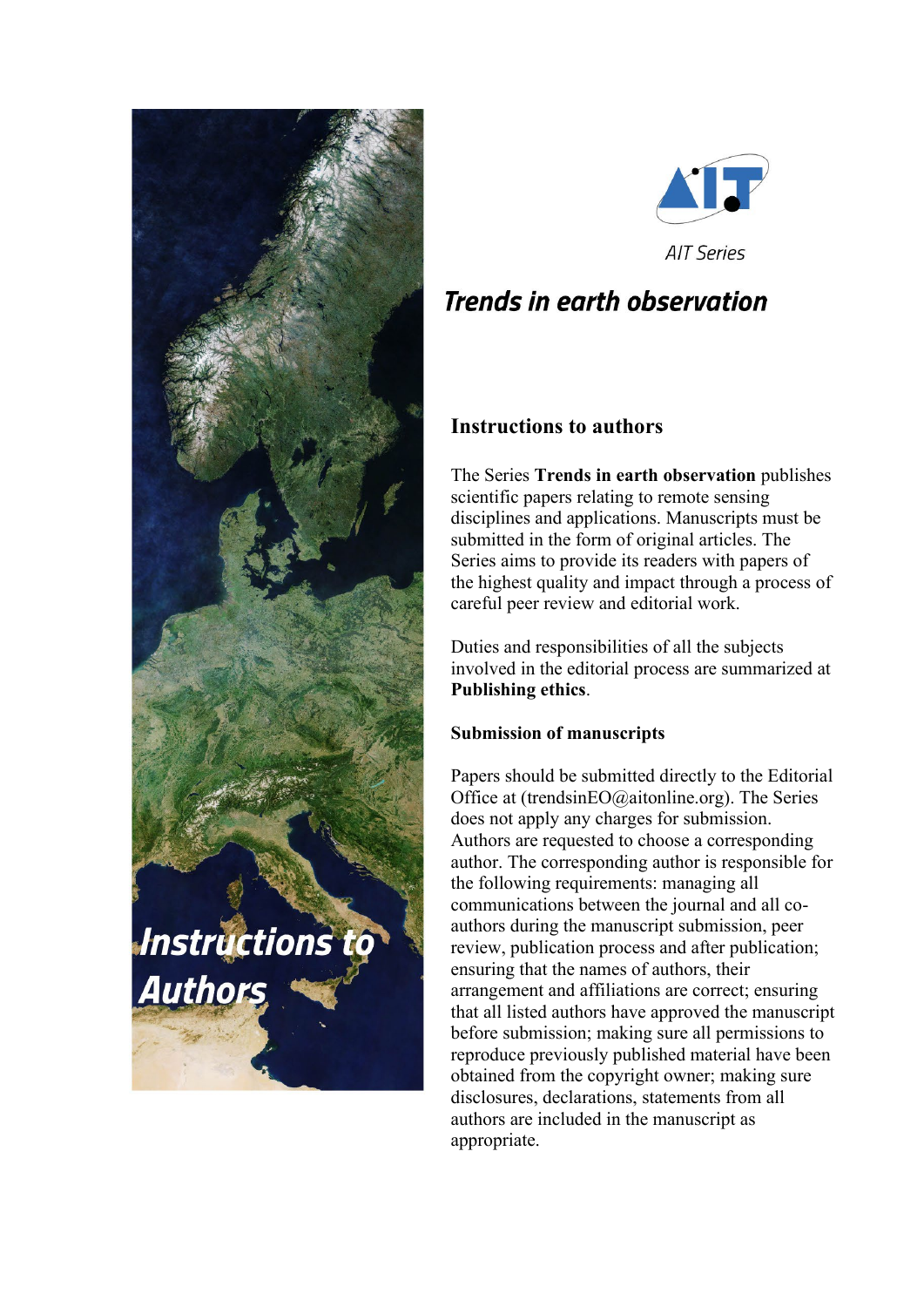## **Ethical Responsibility of Authors**

Submission of the manuscript means that the paper is original and has not yet been totally or partially published, is not currently under evaluation elsewhere for simultaneous consideration, is free of plagiarism and does not infringe any copyright or right of privacy. If accepted, the manuscript will not be published elsewhere either wholly or in part in any form or language except in case of specific agreements. All authors are responsible for their research. The manuscript must be approved by all co-authors, if any, as well as, tacitly or explicitly, by the responsible authorities of the institution where the work was carried out. Results should be presented clearly, honestly and without fabrication or inappropriate data manipulation.

#### **Permissions to reproduce previously published material**

Material (such as figures) taken from other publications must be accompanied in the cover letter by permission of the copyright owner with complete reference information (for example, a footnote at the bottom of the figure must credit the original source). Any material received without such permission will be assumed to have been originally created by the authors.

## **Conflicts of interest**

A conflict of interest occurs when any financial interest may affect the content of an article. To promote transparency and avoid any possible bias of the readers towards the article, each author must disclose any potential conflict of interest at the same time as sending the manuscript . All sources of funding should be acknowledged at the end of the manuscript file.

#### **Authorship and contributorship**

Full approval of the manuscript by all authors should be explicitly stated by including the following statement "All authors read and approved the final version of the manuscript" in the e-mail together with the manuscript

#### **Fundamental errors**

Any significant error must be brought to the journal attention by the authors. Depending on the nature of the error, the journal will decide whether to publish a correction or a retraction.

#### **Potential misconduct**

Examples of inappropriate acts include but are not limited to fabrication, falsification, plagiarism, repetitive publication, obfuscation of significant research results, failing to comply with authorship requirements, failing to report significant conflicts of interest.

In case of a suspicion of misbehavior or alleged fraud, the journal will follow the COPE guidelines. If deemed necessary, the publisher will take one of the following actions including but not limited to: rejection if the manuscript is still under evaluation, publication of an erratum, a retraction if the article has already been published online.

#### **Disclaimer**

The Publisher, Editors, and Editorial Board cannot be held responsible for the opinions and contents of publications contained in this Series.

#### **Peer review and production**

The authors implicitly agree to their paper being peer-reviewed. All manuscripts will be reviewed by Editorial Board members who reserve the right to reject the manuscript without entering the review process in the case that the topic, the contents, the format or ethical aspects are inappropriate. In order to ensure accuracy and transparency, every step of the peer review process is fully documented and recorded. If modifications to the manuscript are requested, the corresponding author should send to the Editorial Office the revised manuscript under two separate files, one file containing the revised clean version and another containing both a letter with point-by-point responses to the reviewers' comments and the revised version with corrections highlighted. Once accepted, all manuscripts are subjected to copyediting and formatting. The authors will be informed by e-mail when proofs are made available. Correction of proofs should be limited to typographical errors. Substantial changes in content (changes of title and authorship, new results and corrected values, changes in figures and tables) are subject to editorial review. Changes that do not conform